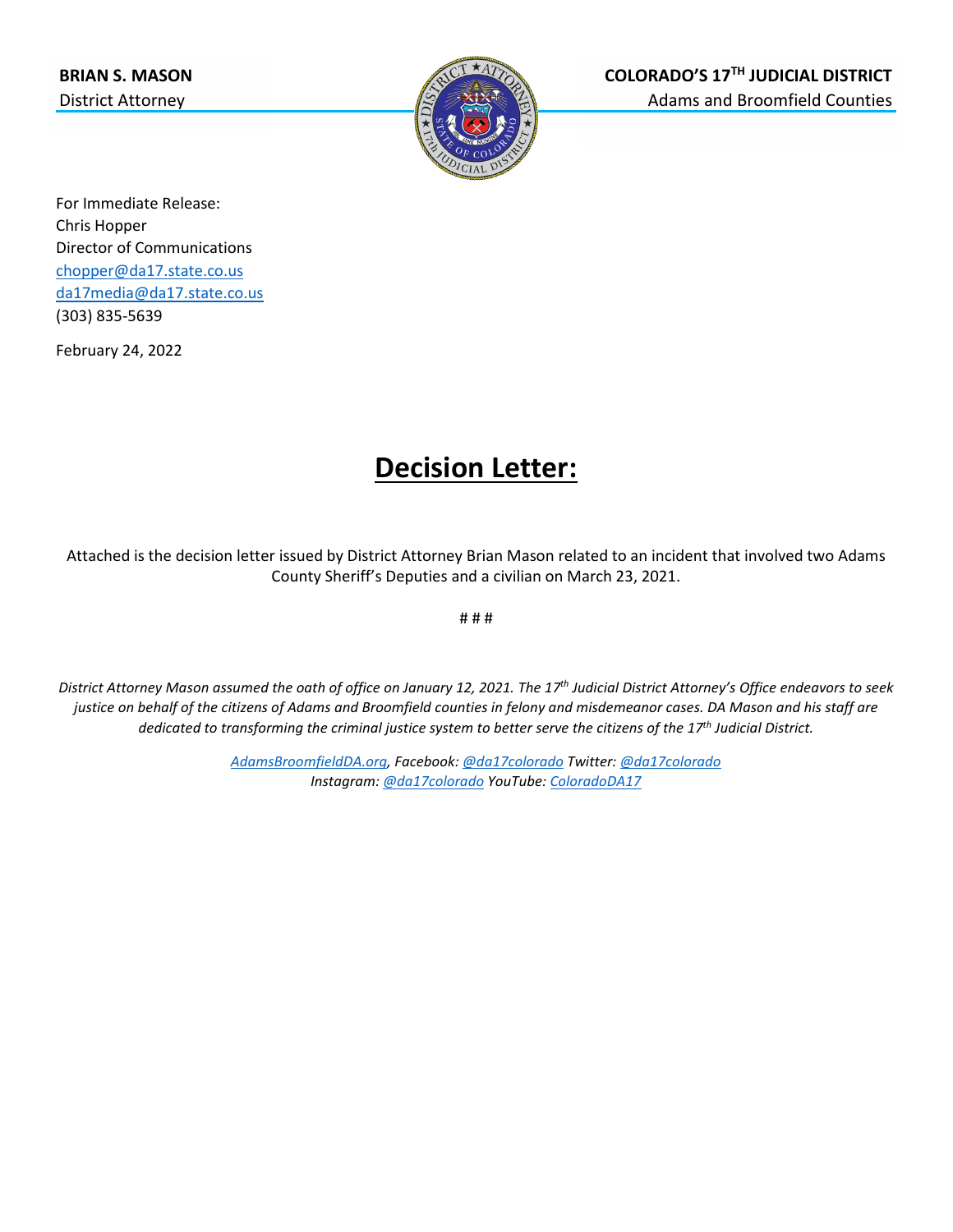

**17th Judicial District Adams & Broomfield Counties** 

**District Attorney's Office** 

February 24, 2022

Rick Reigenborn Adams County Sheriff 4430 S Adams County Pkwy 1st Floor, Suite W5400 Brighton, CO 80601

Re: The officer-involved incident occurring on March 23, 2021

Dear Sheriff Reigenborn:

The 17<sup>th</sup> Judicial District Critical Incident Response Team (CIRT) was called upon to review an officer-involved incident involving an Adams County Sheriff's Deputy and a civilian that occurred on March 23, 2021. Westminster Police Department Detectives Matt Calhoun and Scott Spurr led the investigation and presented the factual findings to the District Attorney's Office on June 14, 2021. The remaining investigators on the CIRT who worked on this investigation are associated with law enforcement agencies independent of the Adams County Sheriff's Office. The Office of the District Attorney concludes that the investigation was thorough and complete. This letter includes a brief summary of the facts and legal conclusions reached based upon the materials reviewed.

The investigation of this incident resulted in criminal charges against two civilians, one of which, as of the date of this letter, is still pending in Adams County District Court. Individuals charged with any crime retain a presumption of innocence until the final resolution of the case. Consequently, based on limitations set forth in the Colorado Rules of Professional Conduct restricting pretrial publicity, this letter does not reveal all of the facts pertinent to the investigation. Furthermore, in an effort to preserve the integrity of the pending case, the record of this investigation will remain restricted from public access until the conclusion of the criminal proceedings. Once the pending cases associated with this matter have been resolved, the record and any video evidence will then be made available.

## **SUMMARY OF THE INCIDENT**

During the daytime hours of March 23, 2021, Adams County Sheriff's Office Deputy James Graham was on uniformed patrol when he observed a 2012 Mercedes travel eastbound on 70<sup>th</sup> Avenue at a high rate of speed, passing cars in the center median. Deputy Graham activated the emergency lights of his patrol vehicle and attempted to conduct a traffic stop of the Mercedes. He discontinued his pursuit near the intersection of  $70<sup>th</sup>$  Avenue and Broadway due to the nature of the erratic driving and the traffic conditions at the time. The Mercedes continued toward the exit for southbound I-25, where it appeared to have lost control and stuck a roadway barrier.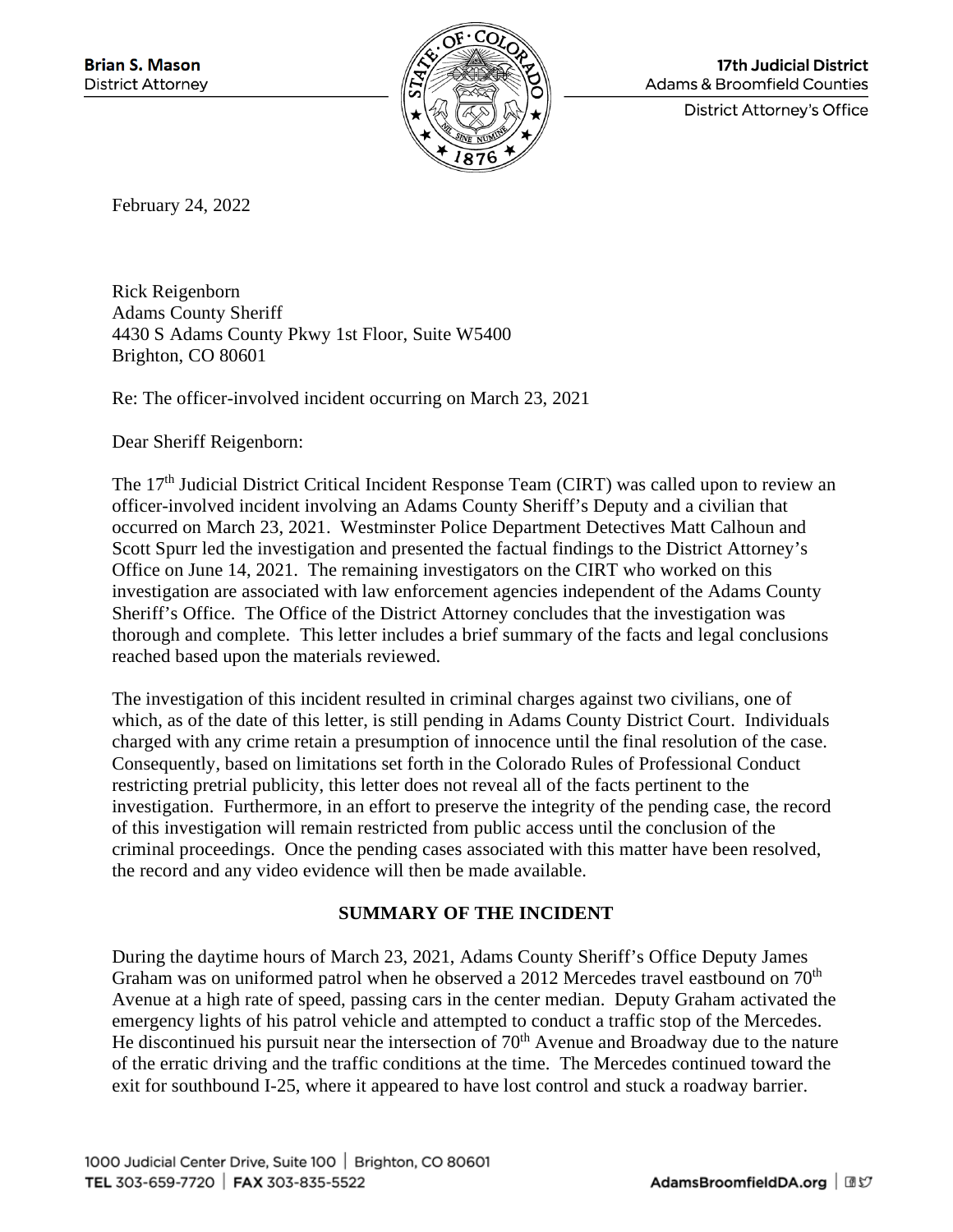Two male occupants got out of the vehicle and fled eastbound across the southbound lanes of I-25. The males, later identified as Dominick Perea and Joseph Wiley, ran southbound within the lanes of northbound traffic on I-25, causing traffic to slow. Deputy Graham got out of his patrol vehicle and chased the men on foot. A uniformed Denver Police Officer, Steve Hammack, also got out and assisted with the pursuit. Deputy Graham observed the two men try to stop vehicles and open the doors. He also saw Mr. Wiley reach into his waistband and became concerned that he possessed a weapon and would use it to get into a vehicle. From his perspective, Deputy Graham believed that the two men were armed and that the civilians in the passing vehicles were in danger of being robbed or kidnapped if the men were able to enter a vehicle.

Mr. Perea opened up the door to a Subaru and got inside, laying on top of the female driver. Deputy Graham caught up to the vehicle, but found the door locked. Fearing for the safety of the female driver, Deputy Graham broke out the driver's side window with his departmentissued baton. Deputy Graham heard the female driver scream for help and observed Mr. Perea fighting with the driver in an apparent attempt to keep the vehicle in motion. Mr. Perea ignored multiple commands to get out of the car. Deputy Graham swung his baton at Mr. Perea in an effort to get him to comply with the commands to stop and get out of the car. Deputy Graham attempted to deploy his Taser on Mr. Perea, which was ineffective. The Denver Police Officer also attempted to deploy his Taser, but it was unsuccessful.

Adams County Sheriff's Deputy Layne Paintin arrived and assisted the other officers to physically remove Mr. Perea from the vehicle. As the officers took Mr. Perea to the ground, Mr. Perea continued to fight and attempted to avoid arrest. During the course of the struggle, Deputy Paintin struck Mr. Perea in the head. Mr. Perea was successfully arrested and paramedics were called to provide medical aid to his injuries. Mr. Perea's companion, Mr. Wiley, fled the scene and was later arrested and charged with possession of a weapon by a previous offender, possession of a defaced weapon, and trespass. Mr. Perea was charged with attempted kidnapping, attempted robbery, vehicular eluding, and motor vehicle theft.

## **LEGAL ANALYSIS**

The decision to file criminal charges involves an assessment of all known facts and circumstances as well as an evaluation of whether there is a reasonable likelihood of conviction at trial under the applicable law. Criminal liability is established when the evidence is sufficient to prove all of the elements of a crime beyond a reasonable doubt. In addition to proving the elements of a crime, the prosecution must also disprove any statutorily recognized justification or defense beyond a reasonable doubt. Consequently, in order to file a criminal charge, the District Attorney's Office must be able to prove beyond a reasonable doubt that the involved law enforcement officers' actions were not justified under the circumstances surrounding this incident and the applicable law. This independent investigation and review is not intended to take the place of an internal affairs investigation by your agency. As such, my review does not evaluate compliance with any departmental policies, standards, or procedures.

Under Colorado law, a law enforcement officer may use physical force in effecting an arrest, preventing an escape, or preventing an imminent threat of injury to the peace officer or another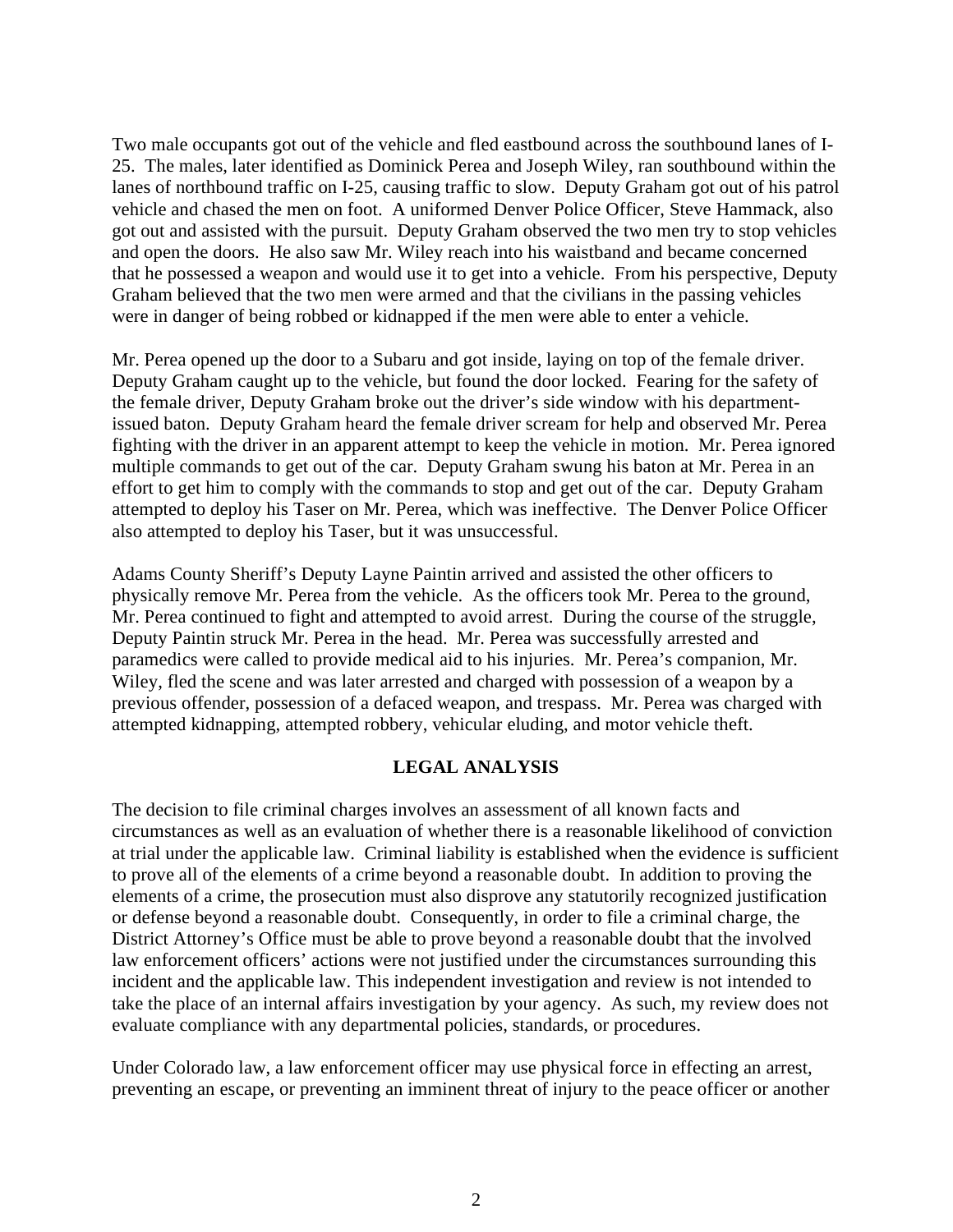person. However, physical force may be used only if nonviolent means would be ineffective and must use only that degree of force consistent with the minimization of injury to others. Additionally, under Colorado law, police officers, like any other individual, have the right to defend themselves or others from the use or imminent use of unlawful physical force. An officer's right to use physical force in self-defense is an affirmative defense, meaning that the prosecution must prove beyond a reasonable doubt that the use of force was not justified.

Applying the legal standard in this case, the first question is whether physical force was appropriate under the statute. I find that it was. Here, Deputy Graham resorted to the use of physical force in an effort to arrest Mr. Perea only after it became apparent that nonviolent means were unsuccessful. Further, Deputy Graham used force on Mr. Perea as Mr. Perea appeared to be engaged in an effort to carjack a citizen on I-25. Despite the use of commands and physical force, Deputy Graham was unable to gain control of Mr. Perea. With the assistance of Denver Police Officer Hammack and Deputy Paintin, Mr. Perea was removed from the vehicle. Mr. Perea continued to violently struggle with officers, which led to officers to continue using physical force until Mr. Perea was successfully arrested.

The second question is whether the degree of force was consistent with the minimization of injury to others. Again, I find that it was. Deputy Graham used an expandable baton to break the driver's side window to get to Mr. Perea. He also used the baton to strike Mr. Perea, but it had minimal effect because Mr. Perea was inside of the vehicle. Deputy Graham and Officer Hammack both tried to deploy their Tasers, which also had no effect. Once the officers had Mr. Perea out of the vehicle, Deputy Paintin struck Mr. Perea with his fist to gain compliance. The use of physical force escalated due to Mr. Perea's noncompliance and combative nature. The degree of force proved to be necessary to effectively arrest Mr. Perea given his refusal to submit to a lawful arrest.

The final question is whether an objectively reasonable officer, confronted with the same facts and circumstances, would have reasonably believed that Mr. Perea posed an immediate threat to the safety of others such that the use of physical force was necessary. I answer this in the affirmative. Based on Deputy Graham's observations of Mr. Perea reaching into his waistband and trying to open car doors, Mr. Perea presented a potential threat to the safety of citizens driving on the interstate. When Mr. Perea entered the vehicle, got on top of the driver and shut the door, Deputy Graham reasonably believed that the use of physical force was necessary to prevent Mr. Perea's use of unlawful force on the driver.

The other officers responded to Deputy Graham's call for help and observed Deputy Graham struggling to gain control of Mr. Perea. These officers reasonably believed that the use of physical force was necessary to arrest Mr. Perea and prevent the risk of harm to Deputy Graham.

Consequently, given the totality of the circumstances and evidence, the prosecution cannot prove that the involved officers were not justified in using reasonable force under §18-1-707, C.R.S. (2021). Therefore, applying the facts of this incident to the applicable law, the evidence does not support the filing of criminal charges against Deputy James Graham or Deputy Layne Paintin for striking and causing injury to Mr. Perea.